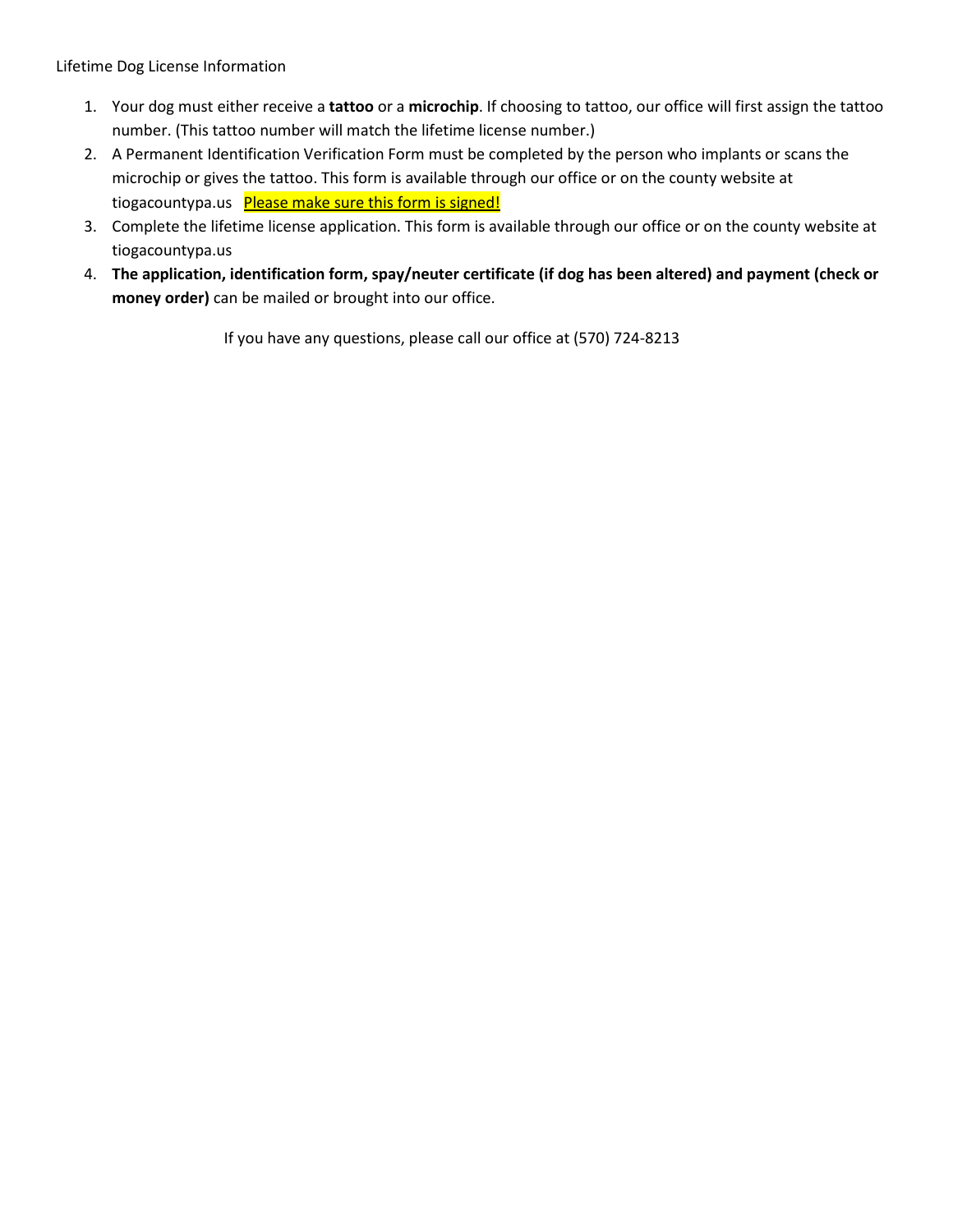PA Department of Agriculture, Bureau of Dog Law Enforcement

## **LIFETIME DOG LICENSE APPLICATION**

Year of license -

A Permanent Identification Verification Form must be completed before the license will be issued.

| DOG OWNER'S NAME                                                                                                                                                                                                               |                                |                |                                |  |                                                          | <b>OWNER'S BIRTHDATE</b><br><b>DAY</b> | YR.                            | <b>PHONE NUMBER</b> |               |                                |
|--------------------------------------------------------------------------------------------------------------------------------------------------------------------------------------------------------------------------------|--------------------------------|----------------|--------------------------------|--|----------------------------------------------------------|----------------------------------------|--------------------------------|---------------------|---------------|--------------------------------|
| <b>STREET ADDRESS</b><br><b>TOWNSHIP/BOROUGH</b>                                                                                                                                                                               |                                |                |                                |  |                                                          |                                        |                                |                     |               |                                |
| <b>CITY</b>                                                                                                                                                                                                                    |                                |                |                                |  |                                                          |                                        | <b>STATE</b><br>ZIP CODE<br>PА |                     |               |                                |
| <b>DATE</b>                                                                                                                                                                                                                    | <b>BREED</b>                   |                |                                |  | DOG'S AGE                                                |                                        | DOG'S NAME                     |                     |               |                                |
| COLOR /<br><b>MARKINGS</b>                                                                                                                                                                                                     |                                | <b>SPOTTED</b> | <b>WHITE</b>                   |  | <b>BLACK</b><br><b>BROWN</b><br>OTHER-INDICATE           |                                        |                                |                     |               |                                |
| <b>REGULAR LIFETIME LICENSE</b>                                                                                                                                                                                                |                                |                |                                |  | PERSON WITH DISABILITY<br><b>OR SENIOR CITIZEN FEE</b>   |                                        |                                |                     |               |                                |
| <b>MALE</b>                                                                                                                                                                                                                    | <b>NEUTERED</b><br><b>MALE</b> | <b>FEMALE</b>  | <b>SPAYED</b><br><b>FEMALE</b> |  |                                                          | <b>MALE</b>                            | <b>NEUTERED</b><br><b>MALE</b> |                     | <b>FEMALE</b> | <b>SPAYED</b><br><b>FEMALE</b> |
| \$51.50                                                                                                                                                                                                                        | \$31.50                        | \$51.50        | \$31.50                        |  |                                                          | \$31.50                                | \$21.50                        |                     | \$31.50       | \$21.50                        |
| ALL PRICES INCLUDE SERVICE FEES<br>ALLOWED BY LAW                                                                                                                                                                              |                                |                |                                |  | ALL PRICES INCLUDE SERVICE FEES<br><b>ALLOWED BY LAW</b> |                                        |                                |                     |               |                                |
| PLEASE NOTE: If you are applying for a lifetime license that requires the dog owner be a senior citizen (age 65 or<br>older) or a person with disability, you must provide proof of age or disability to the County Treasurer. |                                |                |                                |  |                                                          |                                        |                                |                     |               |                                |

I HEREBY VERIFY THAT I AM THE OWNER OF THE DOG THAT IS THE SUBJECT OF THIS DOG LICENSE APPLICATION. I MAKE THIS STATEMENT SUBJECT TO THE CRIMINAL PENALTIES OF 18 Pa § SECTION 4904 (RELATING TO UNSWORN FALSIFICATION TO AUTHORITIES).

## **SIGNATURE OF DOG OWNER/APPLICANT REQUIRED**

**IF APPLICANT IS A MINOR, SIGNATURE OF PARENT OR GUARDIAN IS REQUIRED**

MAIL TO COUNTY TREASURER'S OFFICE